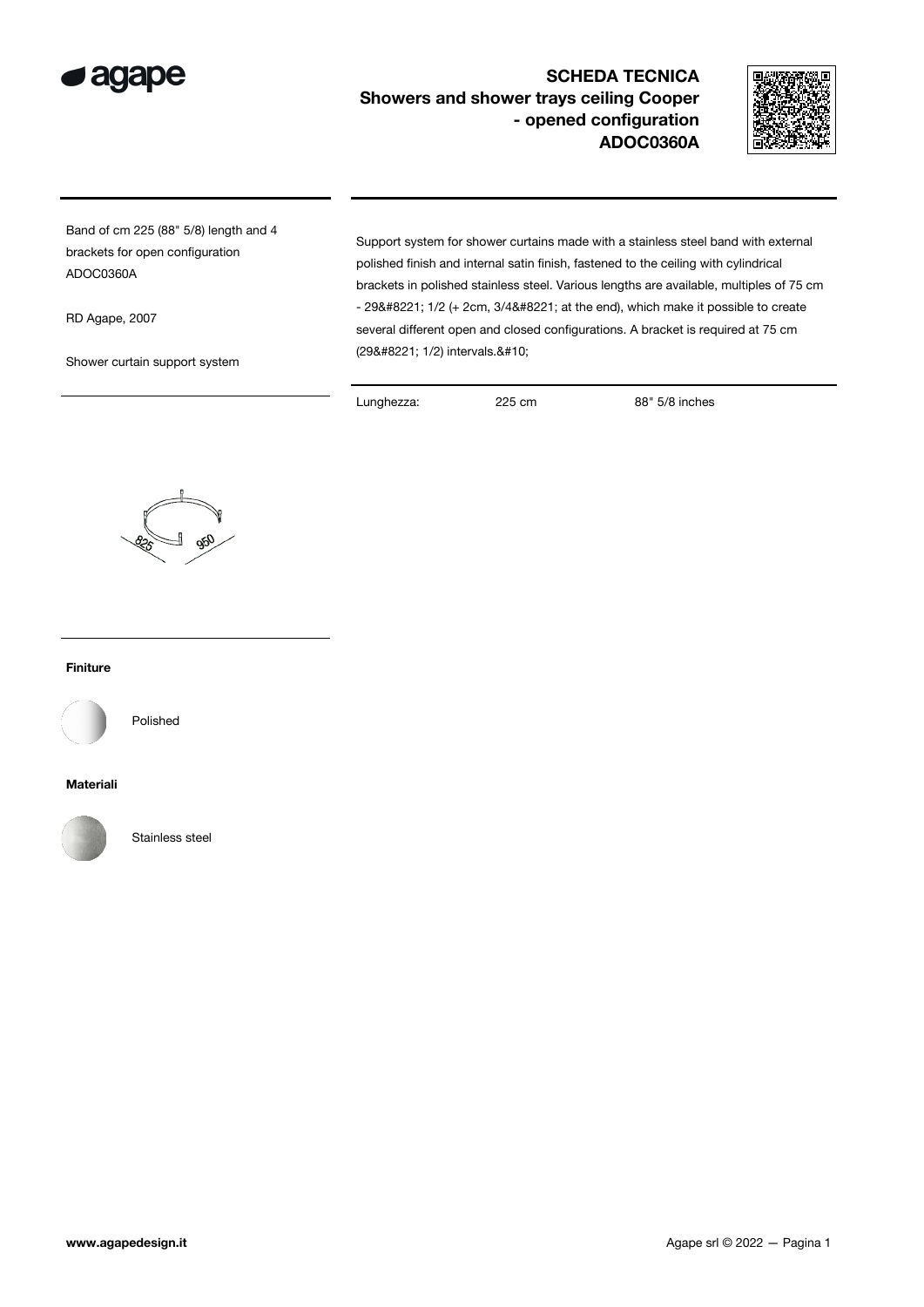

SCHEDA TECNICA Showers and shower trays ceiling Cooper opened configuration ADOC0360A



Example of possible use.Each configuration can be modified depending to your needs.

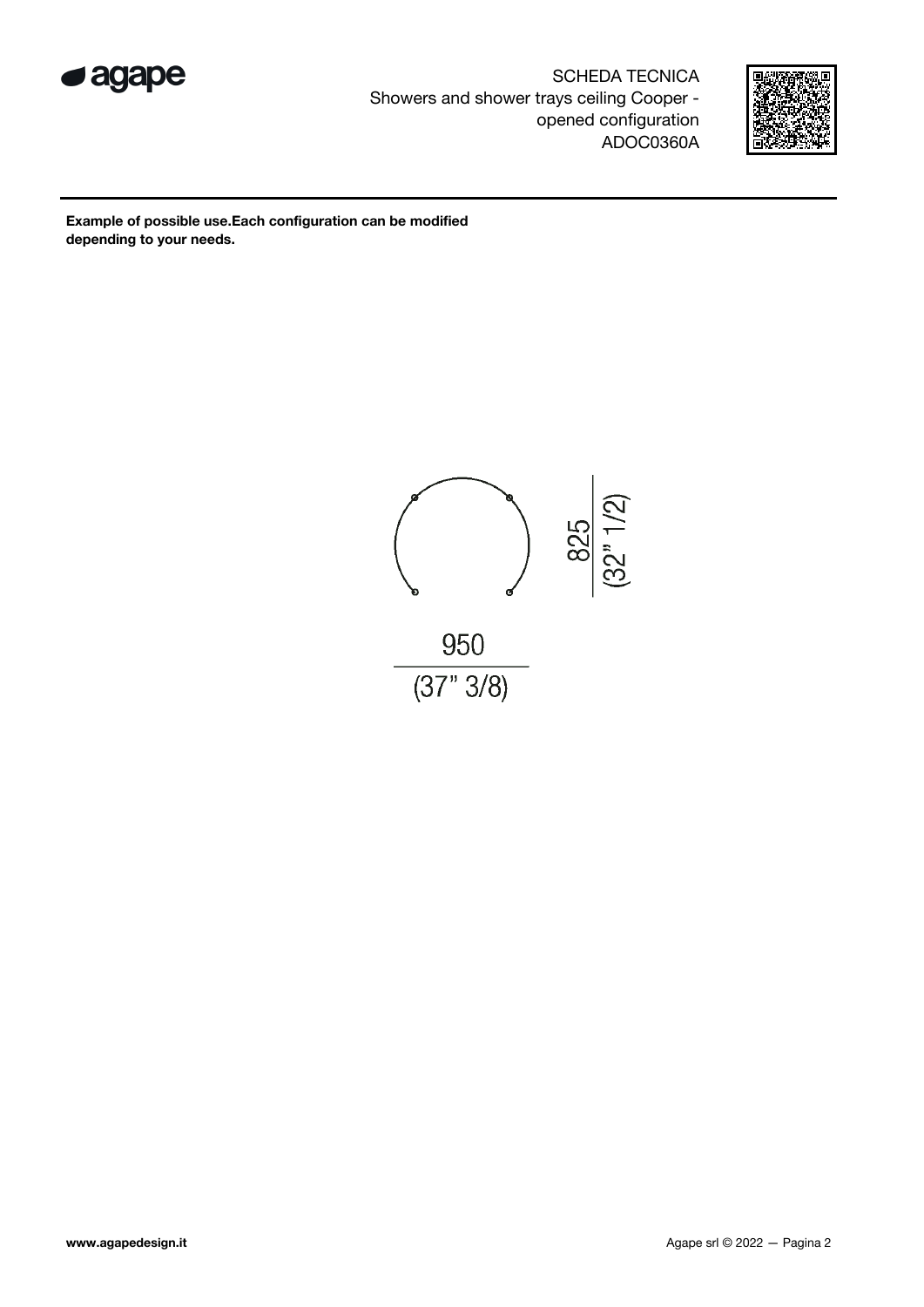

SCHEDA TECNICA Showers and shower trays ceiling Cooper - opened configuration ADOC0360A



Example of possible use.Each configuration can be modified depending to your needs.